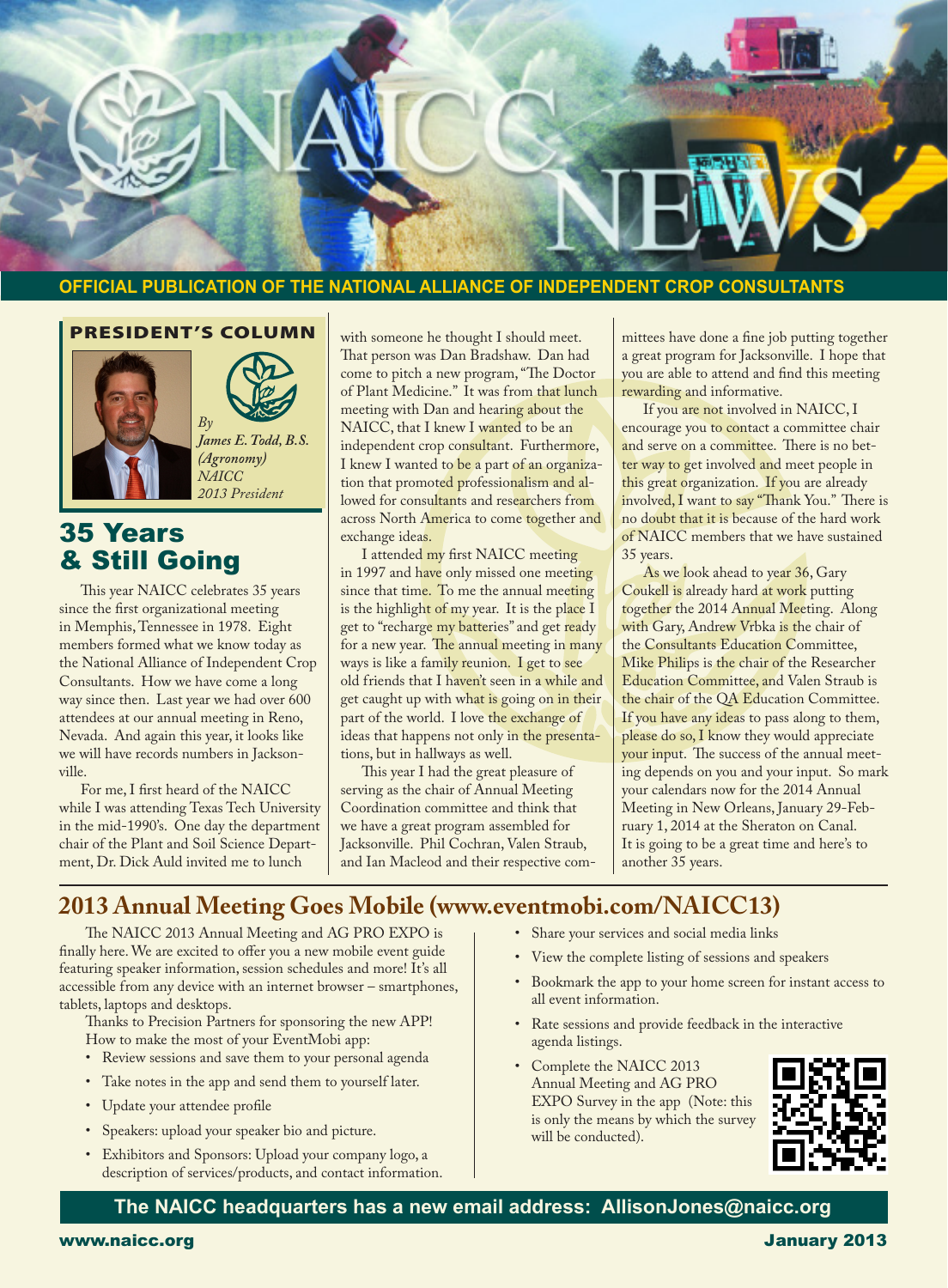# **Help Raise Money for The Foundation's Educational Programs and the Jensen Memorial Scholarship Fund! Let's Make the Raffle Bigger Than Ever in 2013!**

Celebrate 35 Years of NAICC Excellence by supporting The Foundation's raffle and silent auction! This year's raffle and silent auction will definitely be fun and valuable too.

Currently, the big prizes that lucky individuals will leave Florida with include:

- • \$1,000 Visa gift card donated by the NAICC Executive Board members
- Custom knife by world renown knife-maker Charlie Niedermayer. His knives sell for between \$200 and \$350. (Courtesy of ICMS, Inc.)
- \$1000 Cabela's gift cards from Grady Coburn of Pest Management Enterprises
- • Pair of cowboy boots donated by DuPont which will also include a \$250 gift card from Crop Quest and \$100 gift card from Mick Qualls.
- • \$250 Visa gift card donated by Debra Fitzgerald

# **2013 Nominating Committee**

Make a New Year's resolution to become more active in the NAICC by joining this year's Nominating Committee. Although Committee members will still be nominated from the floor, we would appreciate your indication of interest early.

Please contact NAICC headquarters or stop by the Annual Meeting registration desk in Jacksonville.

# **New NAICC Board Members Selected**

As the New Year has dawned, so too will new board members take the baton and continue NAICC's success in the coming months. We appreciate the generosity of these individuals as they offer their time and talent to our Board in their new positions:

President-Elect Gary Coukell, Secretary Marla Siruta, Directors Amy Beth Dowdy and Donna Landis.

And we appreciate our returning Board members:

President James Todd, Past President Blaine Viator, Ph.D., Treasurer Debra Keenan, Directors Steve Hoffman, Rick Kessler and Daryl Wyatt.

Together they'll make a great team! To the right you'll find a bit of infor-

mation about our newest board member.

#### **NAICC TRAINING SESSIONS**

There are still spaces available for the GLP Fundamentals, the NRCS-TSP/CAPS Training and the Focus on Precision Workshop in Jacksonville. Forms for all three workshops can be found at www.naicc.org.

## **Certification Reminder**

CPCC certification fees and 36 CEUs are due March 1. You may mail your payment (check or credit card information) to NAICC headquarters.

One more big ticket item would be greatly appreciated, so if you or a couple of colleagues would like to go in together on a raffle item, The Foundation would benefit greatly. Contact Debra Fitzgerald at FitzgeraldD@iskbc.com.

Let's make the silent auction every bit as exciting; simply contribute worthy items. All you have to do is drop the item off at the FEAE table near registration, along with a description of the donation and its value.

Let's see how much money we can raise for some great causes! Don't forget to place your winning bid on Thursday, January 24 at the Out-Going President's Reception in the Exhibit Hall.

**The St Johns River Boat Cruise sponsored by ADPEN Laboratories is now full.**

# **New Directories Available**

Updated NAICC directories will be available at the 2013 Annual Meeting.

If you cannot join us in Jacksonville, please look for your directory in the mail during February. This is a vital networking tool so please put it to work!



# Introducing NAICC Board Secretary Marla Siruta

We are pleased to announce that Marla Siruta, Owner/Principal Investigator of AgPro Partners Midwest, LLC, will serve as Secretary of the 2013 NAICC Board. A research agronomist for more than 11 years, Marla founded AgPro Partners five years ago. She is proud to work side-by-side with her son, McClelland, another NAICC member.

An active NAICC member for 11 years, Marla has chaired the Newsletter Committee and the MRR&R Committee. She has served as a member of the Researcher's Education Committee, Membership Services Committee, and as Hostess/Speaker at the New Member Boot Camp Luncheon.

Marla earned her Bachelor of Science in Agronomy at Iowa State University and her Bachelor of Arts in Criminal Justice at the University of Colorado. She is also a certified EMT/Paramedic. In addition to the NAICC, Marla is a member of the North Central Weeds Science Society and the Weed Science Society of America.

"I have watched NAICC evolve from a small group of people into a large organization that serves the needs of researchers, consultants, and QA alike," says Marla. "We have become a major source of training for all members. Our knowledge of the profession has become a sought-after commodity. Members of the organization have been responsible for laws being changed and regulations being adopted. We are a small group of very important people with a very large voice."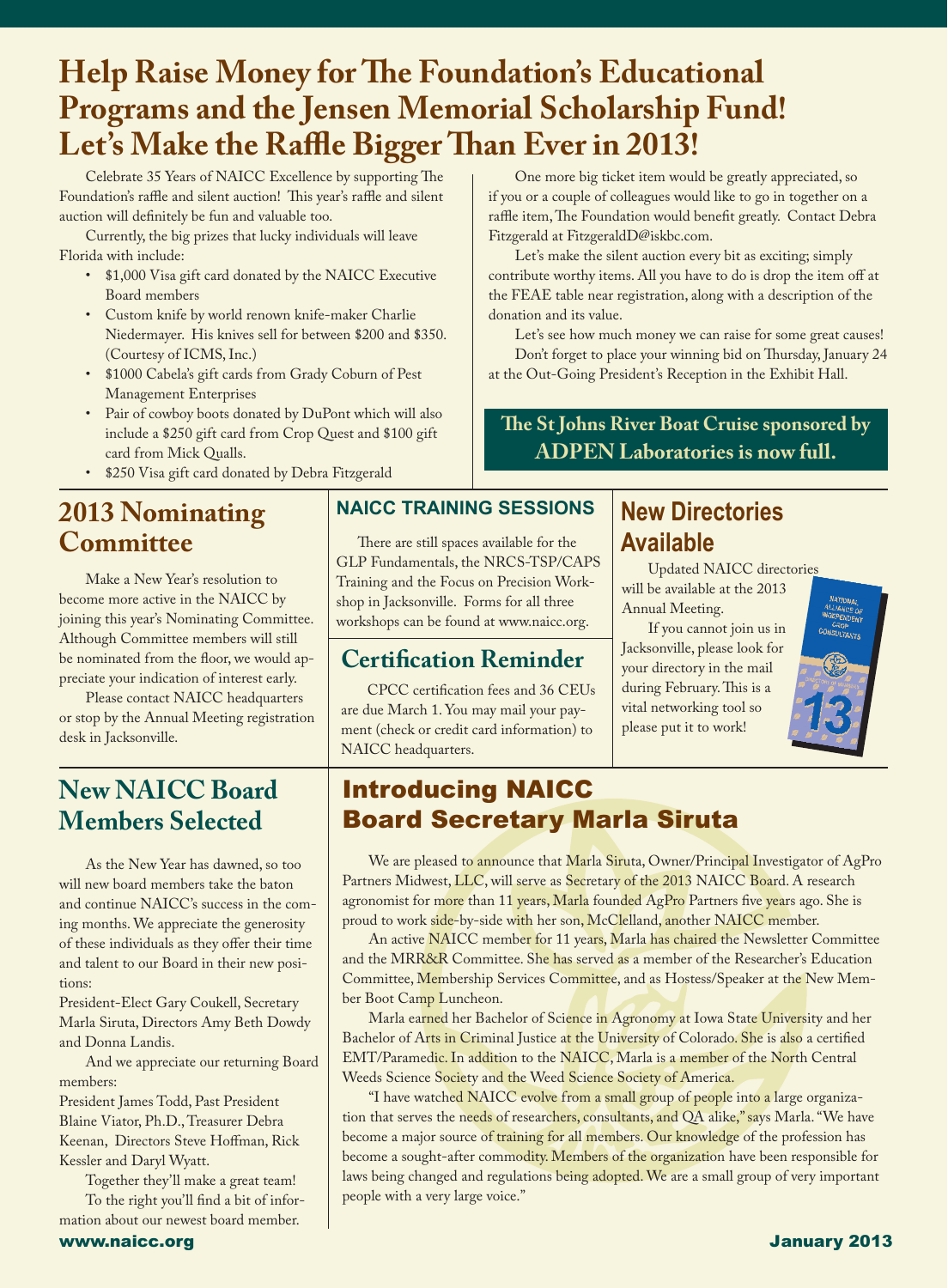### **JOB ANNOUNCEMENT**

**PACIFIC AG RESEARCH 1840 Biddle Ranch Rd. San Luis Obispo, CA 93401 805-594-1800 www.pacificagresearch.com**

j

#### **Research Station Manager & Field Biologist (position available now)**



Pacific Ag Research, a widely respected agricultural research firm located in San Luis Obispo, California is looking for a candidate with at least 3-10 years of experience conducting agricultural research with a B.S., M.S degree, or equivalent experience. Research experience should include evaluating agricultural pest control products and/or agronomic crop responses. Experience working with regulated biotech crops studies a plus but not required, assisting in trial conduct or managing trials, ability to operate without daily supervision while supervising work of others, farming experience, working knowledge of irrigation equipment and use in research, good communicator, and possess GLP compliant research experience a plus but not required.

Duties involve (but are not limited to):

- managing daily operations at a 56-acre research farm 10 miles west of Five Points, California;
- daily decisions and execution of maintenance sprays and fertilization with timely support from management and other biologists as needed;
- performing a variety of product performance evaluations for insecticide; fungicide, nematicide, agronomic studies and other research specializations under the supervision of other lead biologists as needed;
- manage scheduling and conduct of daily study assessments working in coordination with other lead biologists;
- crop management tasks including planning and ensuring timely irrigation, tillage, and crop establishment through harvest resemble commercial production;
- scheduling, supervising and training farm labor to assist with daily layout and maintenance of field equipment, irrigation systems, tillage, weed control, trial assessment support, and other labor intensive trial support tasks, e.g., hand pollination in corn seed trials;
- data entry in customized databases, timely submission of station data to reporting team, and maintenance of site record keeping;
- supervising station technical and farming staff, and communicating staffing needs for resource planning along with equipment and infrastructure development on a timely basis;
- understand and manage equipment and farming needs and timeliness issues;
- follow instruction from management on overall tasks and in some cases trial specific instructions;
- and manage local field and equipment recordkeeping as needed for any regulated research (with appropriate training provided);
- attend continuing education training for professional development to improve expertise in pesticide handling, pest management, and test system refinement;
- Work directly with customers for feedback on trial work and guidance on trial establishment as appropriate to ensure customer protocol objectives met;
- contribute to strategic planning for station development to meet short and long term customer needs based on fit, and locally assist in identifying resources;
- and provide local leadership on safe operations, and product stewardship, and local compliance requirements as instructed, trained, and supported by Management.

Most research will be conducted in the San Joaquin Valley, predominately in the West Side within 50 miles of the field station. Off-station tree and vine research would be expected to be part of the year-round research program that would include production areas near and east across the San Joaquin Valley where work is currently being conducted. Some short-term travel to other areas to support other studies and technology transfer between station operations may be required at times, including the Florida Ag operation. Applicant must have a class C drivers' license and a clean driving record. The ideal candidate has a background in plant sciences, entomology, plant pathology, weed science or another related horticultural or agricultural science, and farming knowledge. Candidate should have strong verbal and written communications skills, be capable of managing time effectively, work independently and as part of a team. Must be comfortable working with Ag related chemicals and equipment, as well as be able to understand agricultural practices and lift 50 lbs. This position will also require a California QAL or QAC license within 3-4 months if not certified now. Bilingual in Spanish is a plus, but not required.

Pay commensurate with experience and skills. Company offers excellent Medical Insurance Plan, other insurance, 401K, in addition to paid travel for professional training and meetings, and other benefits. Please provide a resume to Eric Flora, Western Area Manager at eric@pacificaggroup.com.

We are seeking an individual who can grow with our organization and can manage resources productively with Management support in the San Joaquin Valley while we grow our services significantly for our customers in that production region of California.

Pacific Ag Research is a \$5,000,000 a year professional ag research business that is still growing. We aggressively invest in resources to meet our customer needs for timely and reliable decision-making for a diverse group of products to ensure we have the critical product development services for their research needs short and long term. Pacific Ag has extensive experience in categories of products that include conventional, organic, seed and trait, urban pest management products, with a several specialties such as broad pest management products for strawberry, vegetable, tree and vine, fumigation and soil applied products for disease and nematode research including mulch testing and flux study support, and of course broad success with insecticide, foliar disease and more agronomic studies of all types.

For more information about Pacific Ag Research and Florida Ag Research (Florida research operations east of Tampa) visit our web site at www.pacificaggroup.com or call 805-594-1800.